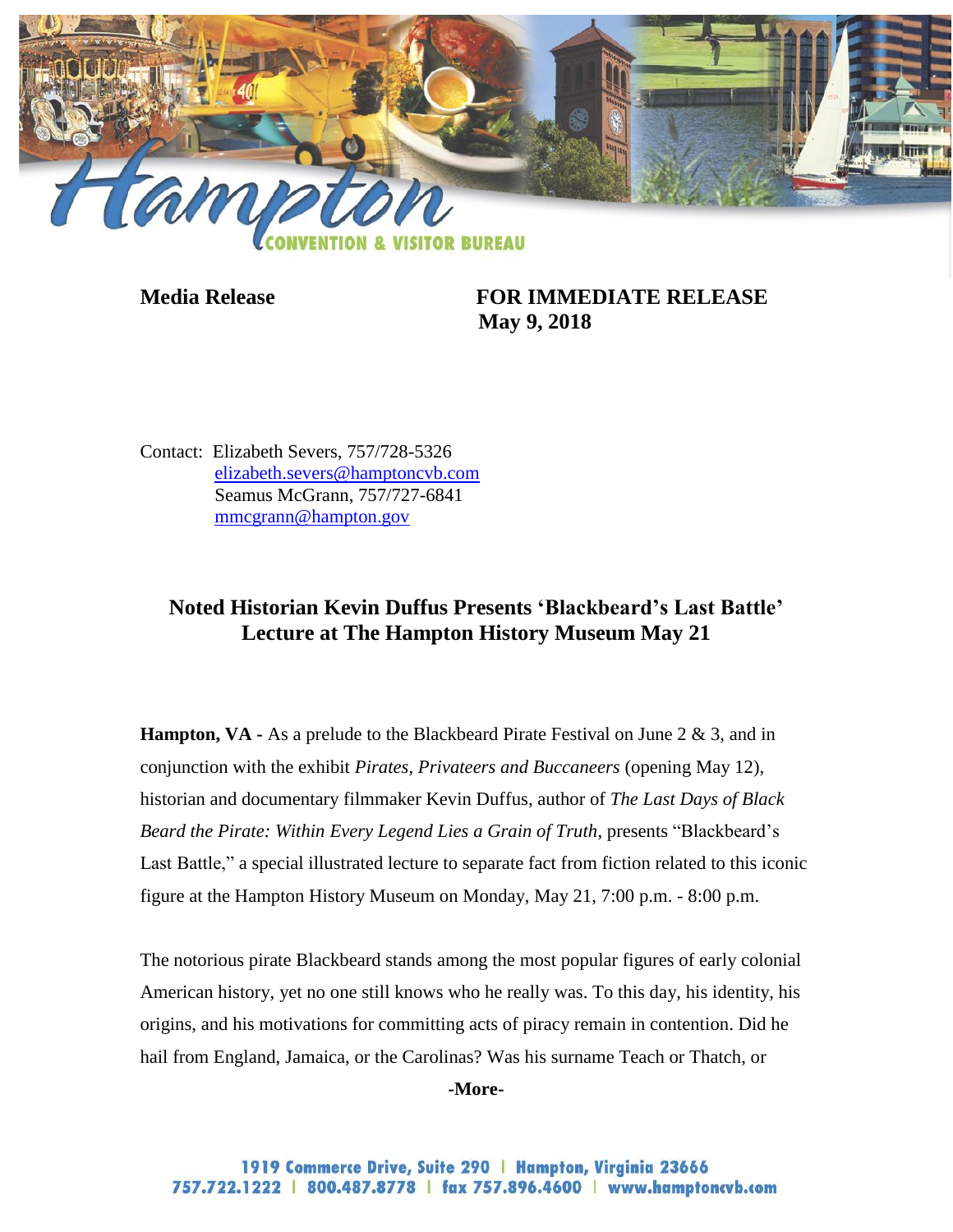## **Noted Historian Kevin Duffus Presents 'Blackbeard's Last Battle' Lecture at The Hampton History Museum May 21- Page 2**

something else entirely? Was he an undistinguished common sailor suddenly thrust into command of a pirate ship? Was he a former Royal Navy sailor and an aristocratic, Anglican slave-owning planter who inexplicably turned Jacobite and pirate? Or was he an ordinary mariner on a salvage mission lured to piracy by a mob of looters who became a pawn in an attempted political coup in proprietary North Carolina? And what happened to his treasure?

These conflicting interpretations have provoked hostile debate among historians. At stake are the credibilities of monolithic institutions and museums, the reputations of researchers and authors, the financial stakes of publishers, and the future of a popular historical narrative. For more than 45 years, award-winning research historian Kevin Duffus has followed the wake of the notorious pirate's journey through history. Along the way he has discovered startling clues and pivotal waypoints in Blackbeard's odyssey that point to a startling conclusion—one that many scholars do not want the public to know.

"Blackbeard's Last Battle" is free for museum members, \$5.00 for non-members. This talk will take the place of the June installment of the museum's regularly scheduled Port Hampton Lecture Series event which would have normally taken place on June 4.

#### **Kevin P. Duffus**

Kevin Duffus is a noted North Carolina author, filmmaker, and research historian who has made numerous historical discoveries. In fact, Wilmington's Encore Magazine once described Kevin as a real life combination of Indiana Jones, Dirk Pitt, and Ben Gates from the National Treasure movies. Kevin says it would be more accurate for him to be compared to Forrest Gump.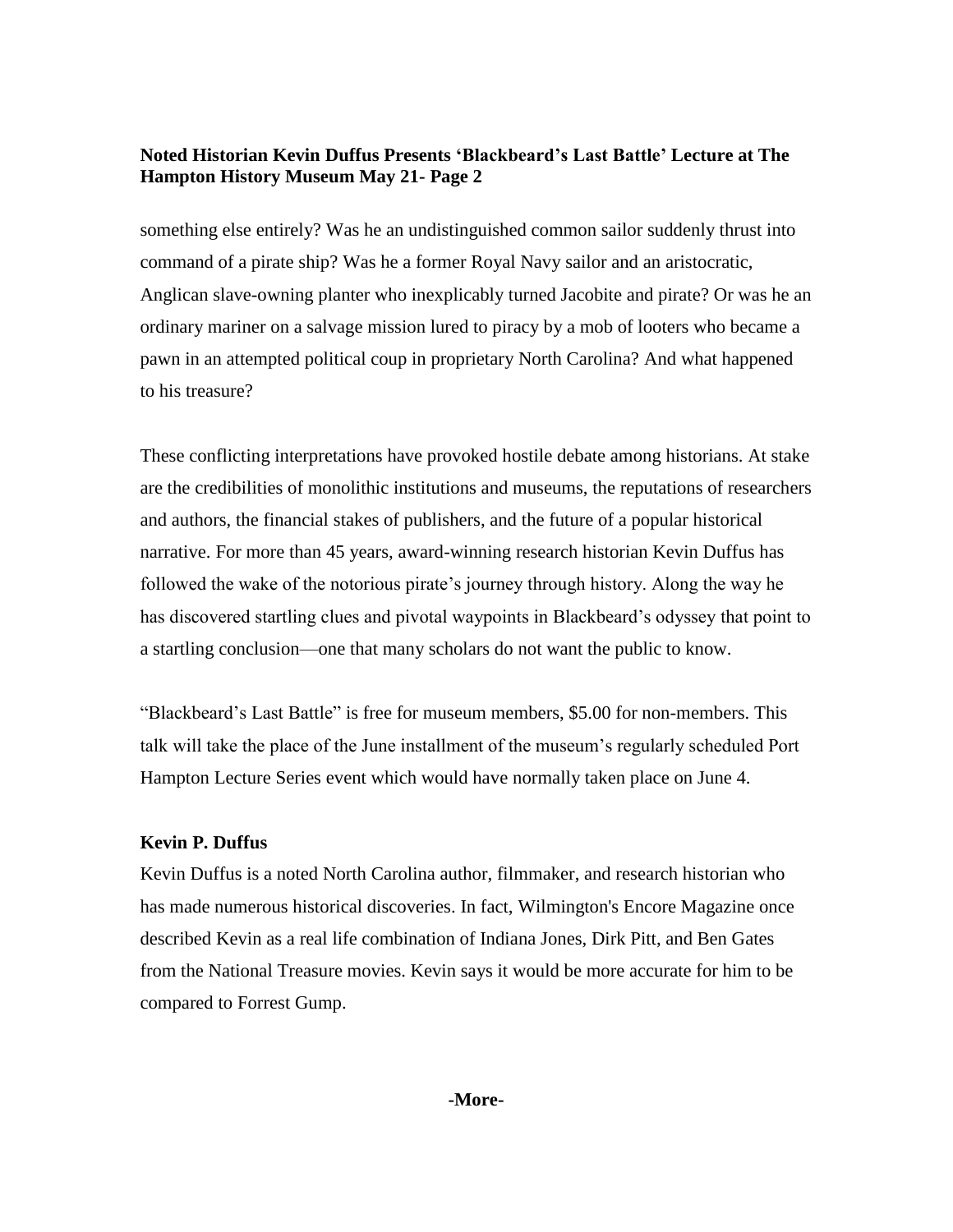## **Noted Historian Kevin Duffus Presents 'Blackbeard's Last Battle' Lecture at The Hampton History Museum May 21- Page 3**

When he was 17-years-old, he found, explored, and identified a sunken Confederate gunboat in an eastern North Carolina river. Two years later he found the grave of Blackbeard's legendary sister, Susannah. Needless to say, he hasn't been the same since. In the past 20 years he's unraveled dozens of longstanding historical mysteries.

In 2002, he solved what was called "the greatest mystery of American lighthouse history" and found the 6,000-lb., 1853 Cape Hatteras Lighthouse Fresnel lens missing since the Civil War. His book, *The Lost Light—A Civil War Mystery*, follows the incredible 150 year odyssey of the lens.

He is also the author of *Shipwrecks of the Outer Banks—An Illustrated Guide*, *War Zone— World War Two Off the North Carolina Coast*, and the controversial and groundbreaking *The Last Days of Black Beard the Pirate*. His newest book released last summer, *The Story of Cape Fear and Bald Head Island*, spans 500 years of American history.

In his first career in television he produced programs and documentaries in England, East Africa, Central America, and the Philippines. His productions have been honored by the George Foster Peabody Award, the World Hunger Media Award, the Edward R. Murrow Award and the National Education Association Award. In 2014, the North Carolina Society of Historians named Kevin, NC Historian of the Year.

#### *Pirates, Privateers and Buccaneers*

#### **At the Hampton History Museum May 12 through September 2, 2018**

On loan by the South Carolina State Museum, this exhibit commemorates the 300th anniversary of the death of the notorious Blackbeard by telling his story and those of many other pirates. The thrilling presentation will draw those fascinated by desperadoes

**-More-**